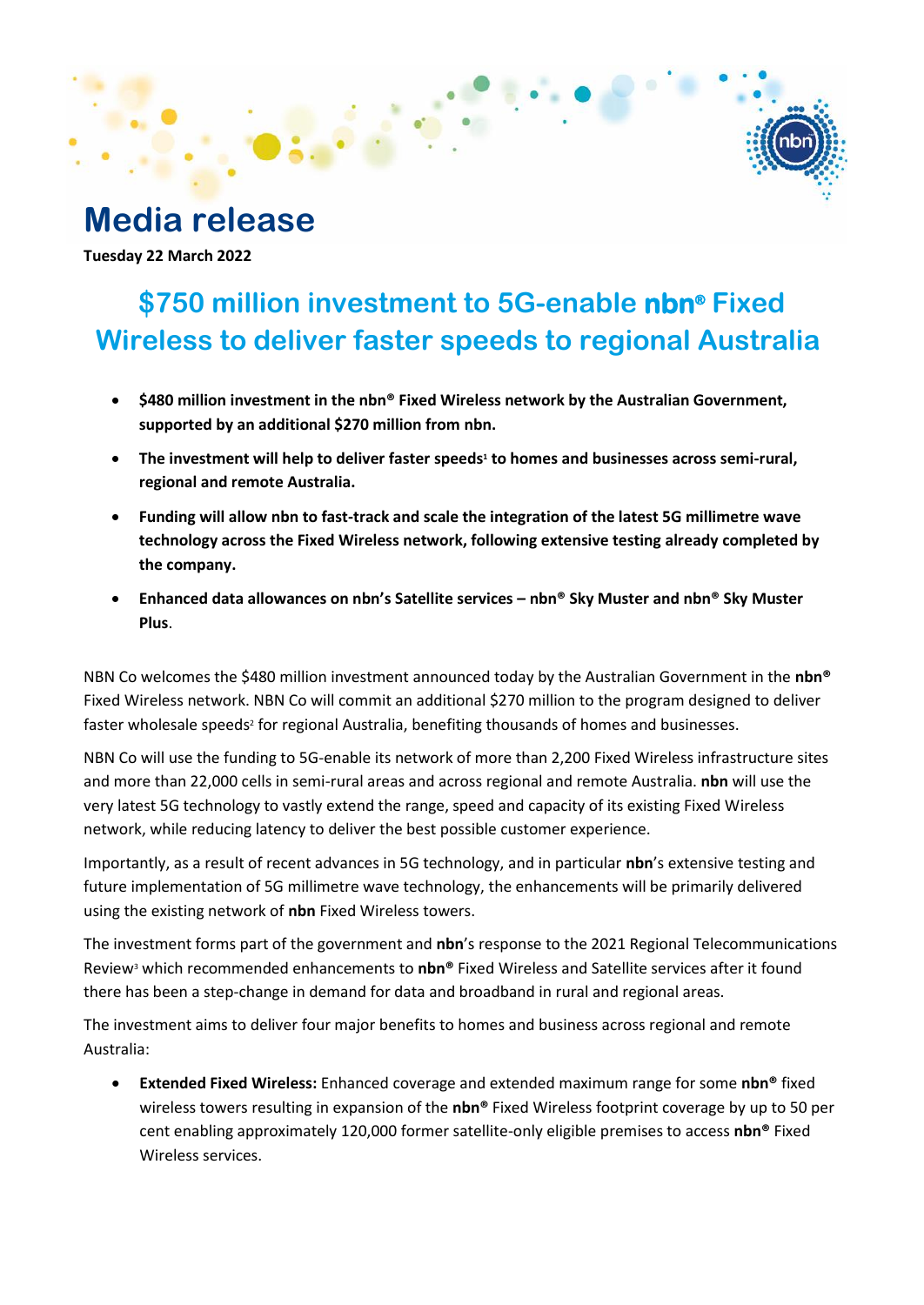- **Faster Fixed Wireless wholesale speeds<sup>1</sup> :** Following consultation and launch, **nbn** proposes that homes and businesses in the expanded **nbn®** Fixed Wireless footprint will be able to order retail services via their service provider over **nbn**'s wholesale tiers proposed to offer potential maximum wholesale download speeds of up to 100Mbps. **nbn** is aiming that up to an anticipated 85 per cent of the expanded footprint will also be able to order services with potential maximum wholesale download speeds of up to 250 Mbps, which is up to three times faster than the highest wholesale speeds available on **nbn®** Fixed Wireless today.
- **Improve Fixed Wireless typical wholesale busy hour speeds<sup>4</sup>: nbn® Fixed Wireless network** improvements are expected to allow **nbn** to implement a new measure to indicate the network's capability to achieve 'typical wholesale busy period speeds' of at least 50Mbps (download). .
- **Enhanced data limits and network performance on nbn® Sky Muster:** For the homes and businesses that remain on **nbn®** Satellite, **nbn** is proposing to unmeter **nbn®** Sky Muster Plus data for the majority of the day with the off-peak period for unmetered data increasing to 16 hours (12am - 4pm) per day, from the current six-hour window (1am – 7am). This is anticipated to be applied from mid-2022. In addition, for regular Sky Muster, **nbn** is aiming to increase average monthly data allowances to 55 Gigabytes (GB), increasing to 90GB once the **nbn®** Fixed Wireless upgrade is complete in around two and a half years' time.

### **Gavin Williams, nbn Chief Development Officer for Regional and Remote, said:**

"Access to fast and reliable broadband plays a vital role in the lives of people across Australia and is critical for the nation's economy – and 5G will be core to enhancing and accelerating our **nbn®** Fixed Wireless capability.

"This investment will also support the regional Australian economy with an additional \$6.1 billion in regional Gross Domestic Product over 2022 to 2026 financial years.

"Broadband demand in regional and remote Australia has been growing rapidly and as Australia's digital backbone, this ongoing and growing demand requires continued investment in the **nbn®** network.

"For households across regional Australia faster speeds<sup>2</sup> will make it easier to work remotely, access digital services as well as connect with loved ones and access entertainment. For businesses, faster speeds<sup>1</sup> will enhance and expand participation in the global digital economy and benefit from innovative technology such as the Internet of Things and smart farming.

"We will commence detailed planning shortly. After that is completed, we expect the roll out will take around two and a half years (subject to further assessment through the detailed planning process)."

The investment announced today follows the \$4.5 billion dollar network investment announced by **nbn** in September 2020, which is driving fibre deeper into communities and delivering wholesale speeds of 500Mbps to close to 1 Gbps<sup>5</sup> on demand to 2 million homes and businesses – or around 75 per cent of the **nbn®** Fixed Line footprint by the end of 2023. Around half of the premises announced to date under that program are located in regional Australia.

#### **ENDS**